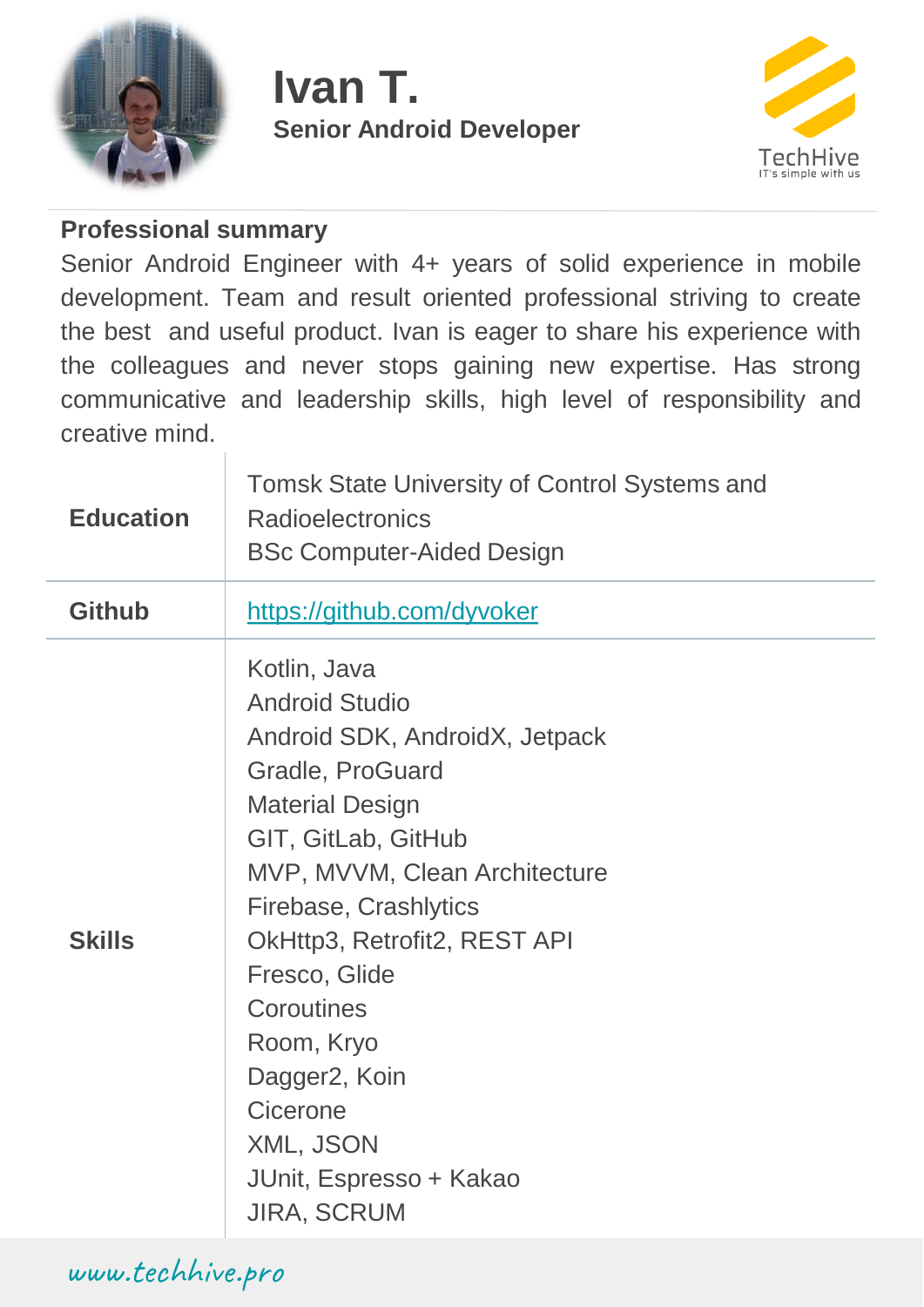| <b>Project</b>                                                                                                                                                                                                                                                                                                               | e-legion                                                                                                                     |  |
|------------------------------------------------------------------------------------------------------------------------------------------------------------------------------------------------------------------------------------------------------------------------------------------------------------------------------|------------------------------------------------------------------------------------------------------------------------------|--|
|                                                                                                                                                                                                                                                                                                                              | This is the app of one of the biggest Russian retail<br>grocery store with the delivery service included                     |  |
| Period                                                                                                                                                                                                                                                                                                                       | Jul 2020-till present                                                                                                        |  |
| Role                                                                                                                                                                                                                                                                                                                         | Senior Android developer                                                                                                     |  |
| <b>Technologies</b>                                                                                                                                                                                                                                                                                                          | Kotlin, MVVM, git submodules, Coroutines, Retrofit2,<br>Koin, Espresso + Kakao, Cicerone, GitLab, Jira, App<br>Center, CI/CD |  |
| Links                                                                                                                                                                                                                                                                                                                        | Pyaterochka (10+ million installations)                                                                                      |  |
| <b>Responsibilities</b>                                                                                                                                                                                                                                                                                                      |                                                                                                                              |  |
| New features development<br>UI optimization<br><b>Animation creation</b><br>Developer's team supervision and mentoring<br>$\bullet$<br>Architectural research (SharedViewModel + Koin, Interactor vs<br>UseCases)<br><b>SDK Development</b><br>Team code review<br>QA teams collaboration<br>Integration testing performance |                                                                                                                              |  |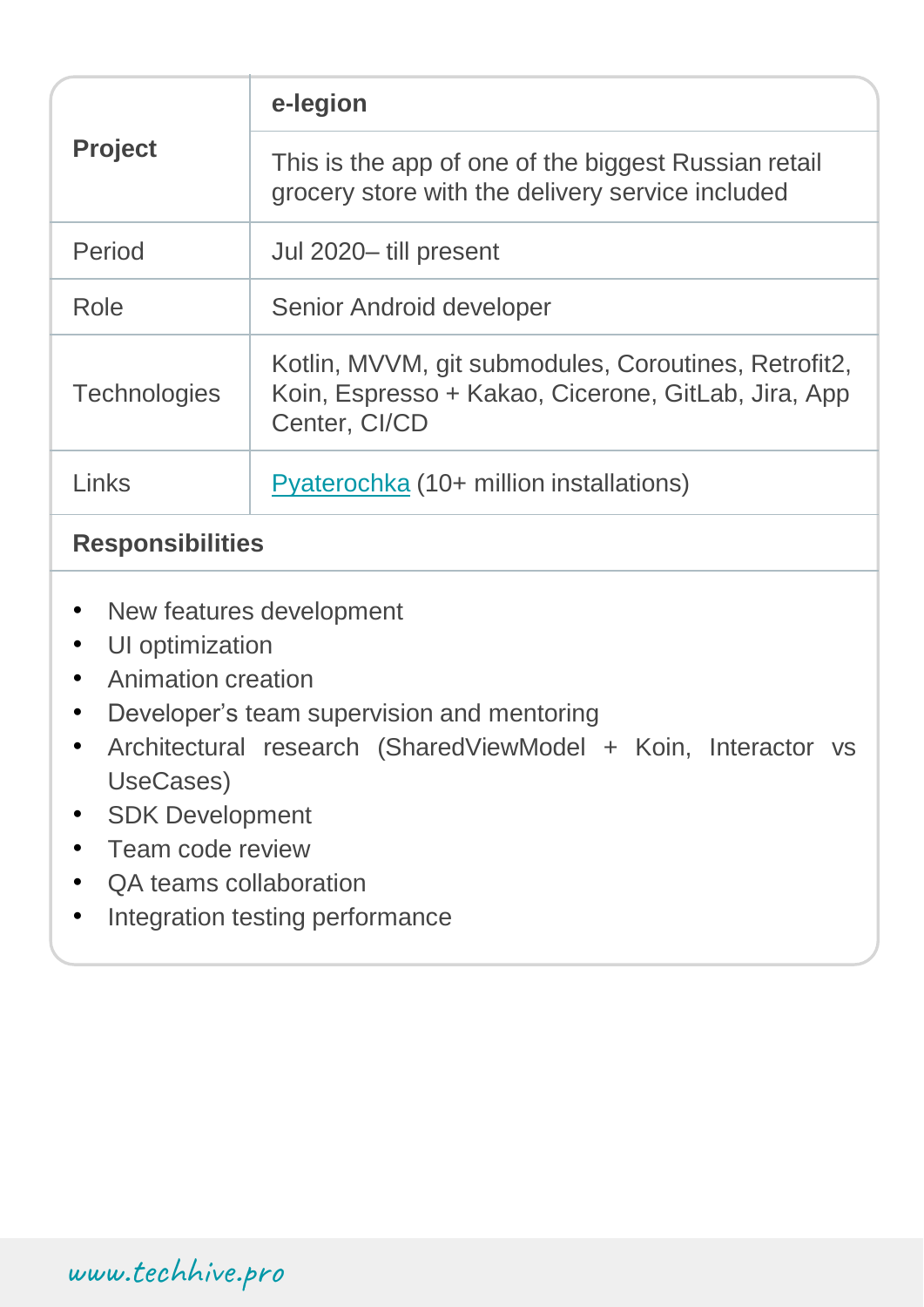| <b>Project</b>      | Drom.ru                                                                                                                                               |
|---------------------|-------------------------------------------------------------------------------------------------------------------------------------------------------|
|                     | Several apps for auto retail industry with the<br>possibility of auto history verification and traffic rules<br>support provision for the new drivers |
| Period              | Apr 2017 - Jun 2020                                                                                                                                   |
| Role                | Android developer                                                                                                                                     |
| <b>Technologies</b> | Java, MVP, Retrofit2, Room, Junit, Kryo, GitLab, Jira                                                                                                 |
| Links               | Drom auto (10+ million installations)<br>Nomerogram (5+ million installations)<br>Drom PDD (5+ million installations)                                 |

## **Responsibilities**

- Vehicle registration certificates recognition development
- Drawing complex listings optimization on the canvas (from ~800ms) to  $~200$ ms)
- Car photos search development (by license plate, photo viewer)
- Analytics implementation for core features
- Developer's team supervision
- Caching system implementation to allow users to read all previous messages offline (using Kryo serialization)
- Pending message implementation with sending feature
- UI interface development with customization support
- Web sockets connection implementation
- Pending, cached and new messages sorting implementation by timestamp
- Internal framework development (contains service locator, permission helper classes (similar to new Google's API for permissions), the system for auto-saving and restoring data to/from a bundle when configuration changes, better Activity Result API)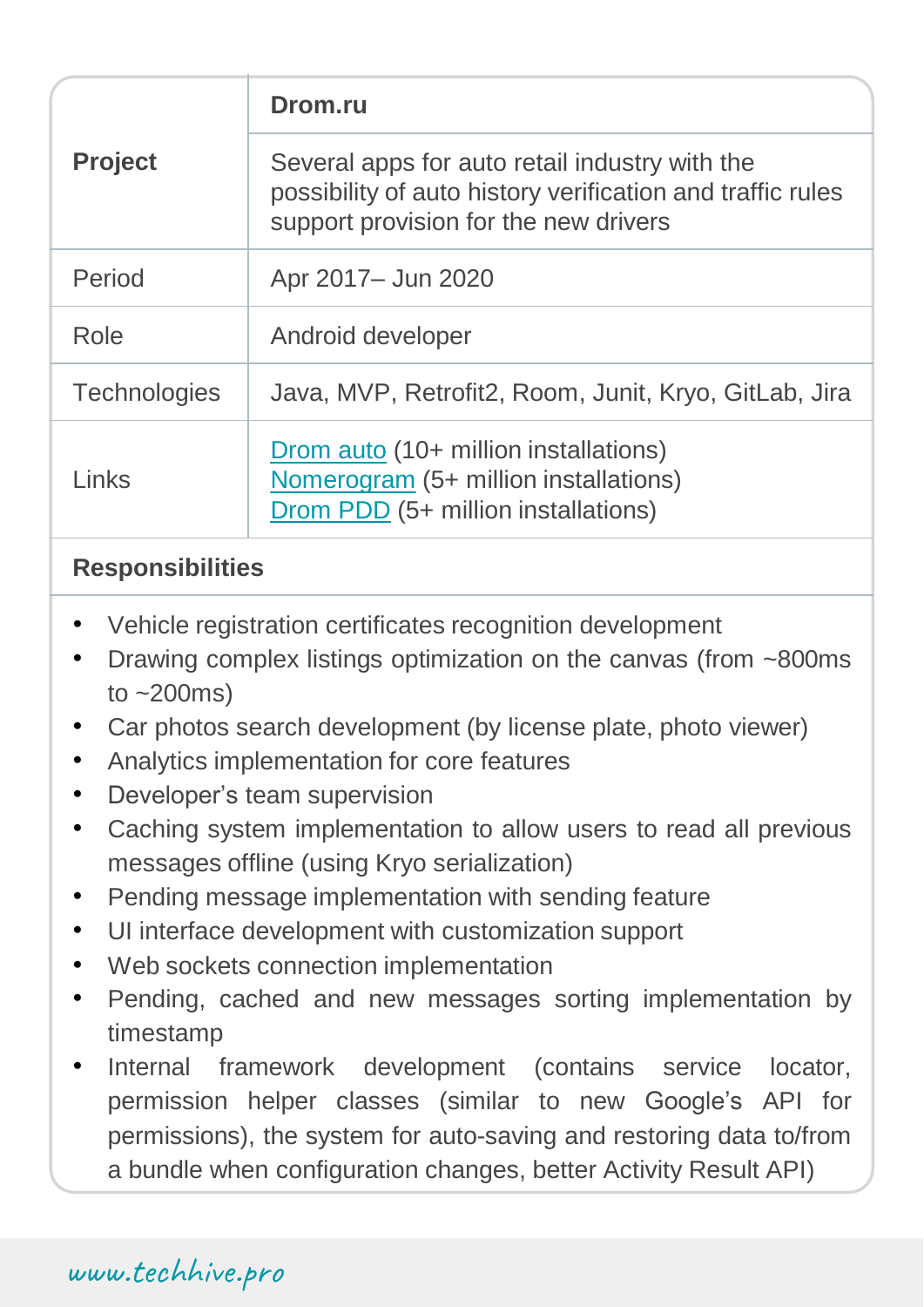| <b>Project</b>          | <b>Connective Games LLC</b> |  |
|-------------------------|-----------------------------|--|
| Domain                  | Gambling                    |  |
| Period                  | Oct 2015 – Mar 2017         |  |
| Role                    | Java developer              |  |
| <b>Technologies</b>     | Java, private framework     |  |
| <b>Responsibilities</b> |                             |  |

- Server-side part development for slot machines (with the company's private framework)
- Logic writing using specification (in English)
- Tests writing (to check, that the slot machine returns a correct percentage of money)
- Strategies of playing writing (for testing)